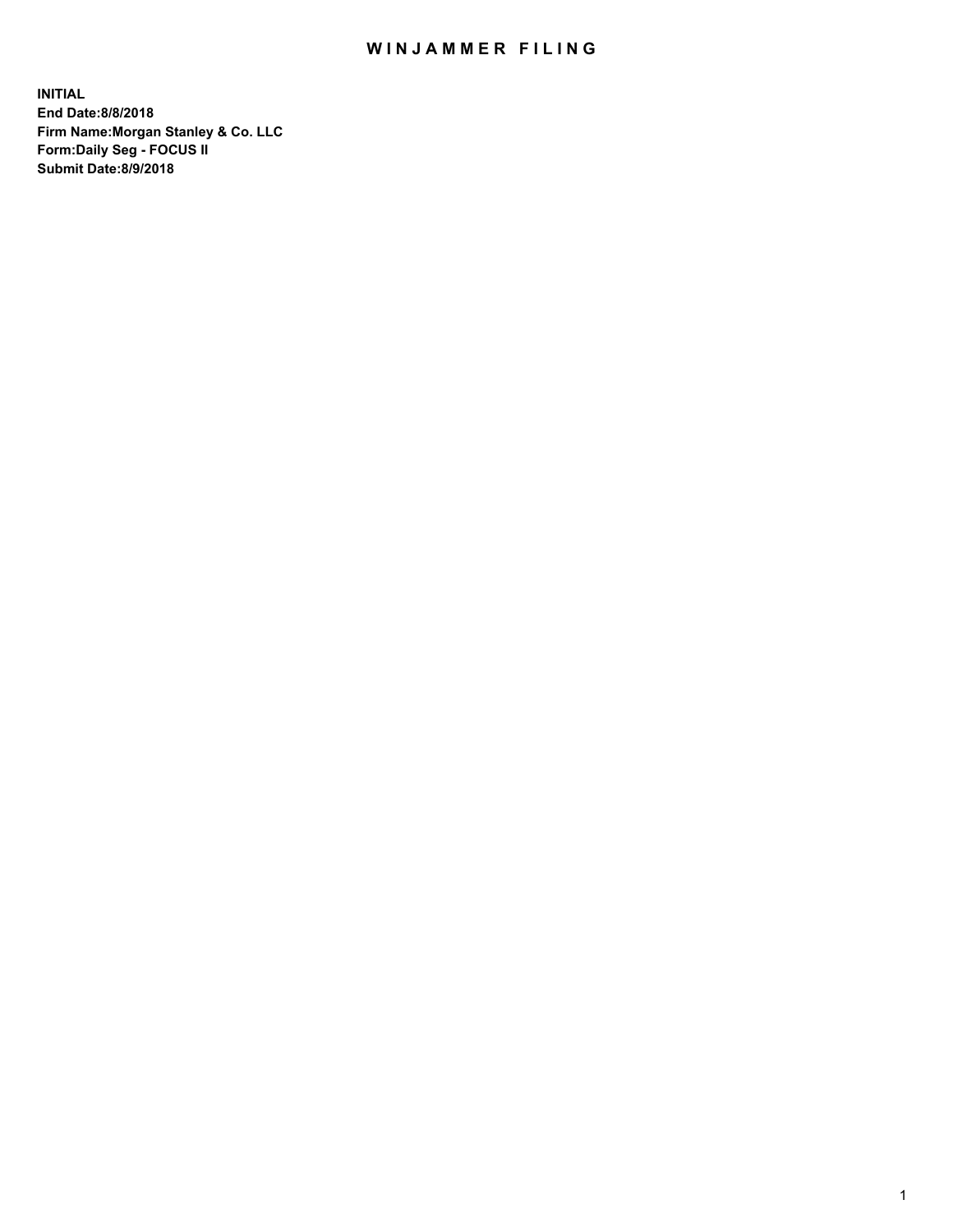**INITIAL End Date:8/8/2018 Firm Name:Morgan Stanley & Co. LLC Form:Daily Seg - FOCUS II Submit Date:8/9/2018 Daily Segregation - Cover Page**

| Name of Company                                                                                                                                                                                                                                                                                                                | Morgan Stanley & Co. LLC                                    |
|--------------------------------------------------------------------------------------------------------------------------------------------------------------------------------------------------------------------------------------------------------------------------------------------------------------------------------|-------------------------------------------------------------|
| <b>Contact Name</b>                                                                                                                                                                                                                                                                                                            | <b>Ikram Shah</b>                                           |
| <b>Contact Phone Number</b>                                                                                                                                                                                                                                                                                                    | 212-276-0963                                                |
| <b>Contact Email Address</b>                                                                                                                                                                                                                                                                                                   | Ikram.shah@morganstanley.com                                |
| FCM's Customer Segregated Funds Residual Interest Target (choose one):<br>a. Minimum dollar amount: ; or<br>b. Minimum percentage of customer segregated funds required:% ; or<br>c. Dollar amount range between: and; or<br>d. Percentage range of customer segregated funds required between:% and%.                         | 280,000,000<br><u>0</u><br>00<br>0 <sub>0</sub>             |
| FCM's Customer Secured Amount Funds Residual Interest Target (choose one):<br>a. Minimum dollar amount: ; or<br>b. Minimum percentage of customer secured funds required:%; or<br>c. Dollar amount range between: and; or<br>d. Percentage range of customer secured funds required between:% and%.                            | 140,000,000<br><u>0</u><br>0 <sub>0</sub><br>0 <sub>0</sub> |
| FCM's Cleared Swaps Customer Collateral Residual Interest Target (choose one):<br>a. Minimum dollar amount: ; or<br>b. Minimum percentage of cleared swaps customer collateral required:% ; or<br>c. Dollar amount range between: and; or<br>d. Percentage range of cleared swaps customer collateral required between:% and%. | 92,000,000<br><u>0</u><br>0 Q<br>0 <sub>0</sub>             |

Attach supporting documents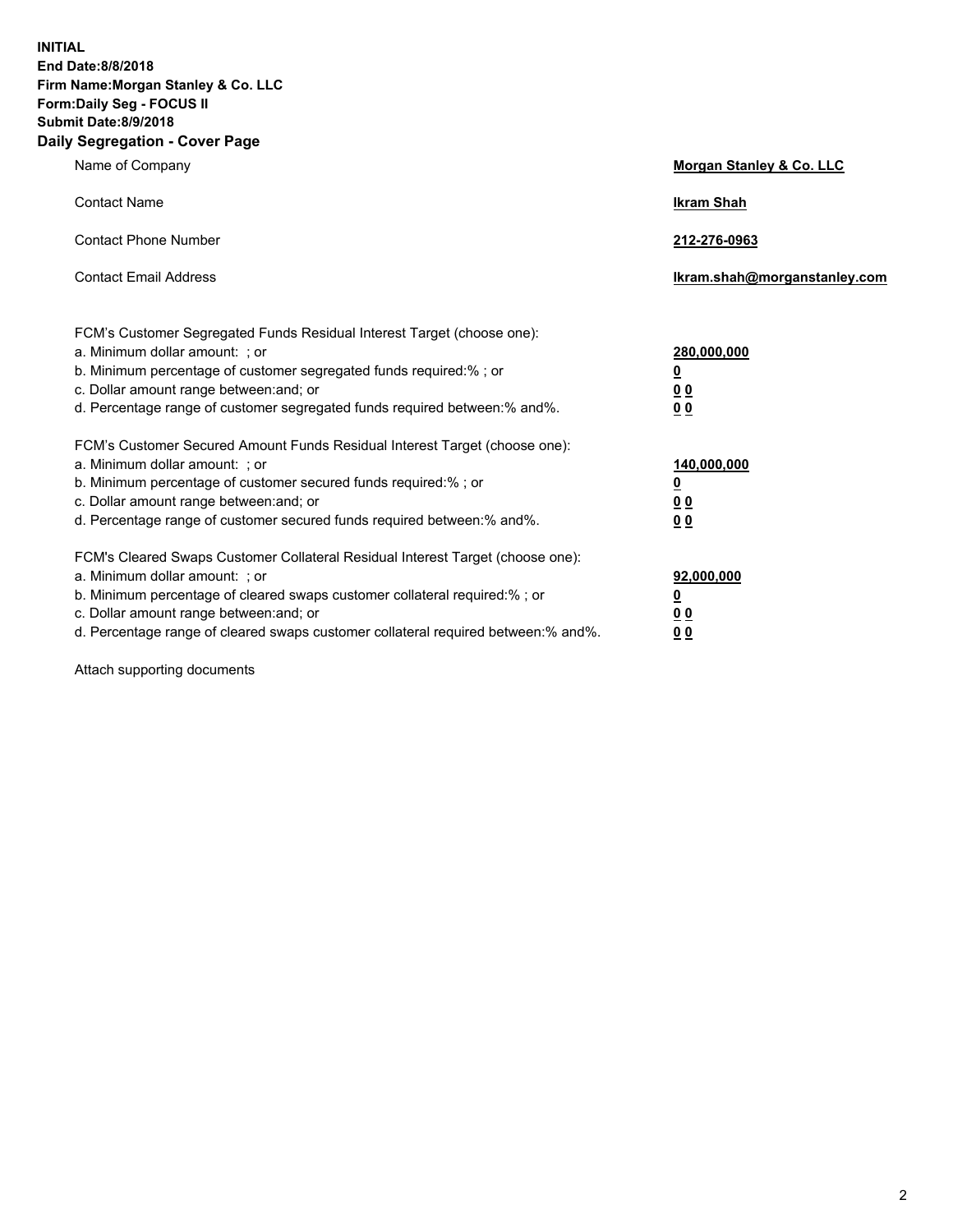## **INITIAL End Date:8/8/2018 Firm Name:Morgan Stanley & Co. LLC Form:Daily Seg - FOCUS II Submit Date:8/9/2018 Daily Segregation - Secured Amounts** Foreign Futures and Foreign Options Secured Amounts Amount required to be set aside pursuant to law, rule or regulation of a foreign government or a rule of a self-regulatory organization authorized thereunder 1. Net ledger balance - Foreign Futures and Foreign Option Trading - All Customers A. Cash **3,208,419,809** [7315] B. Securities (at market) **2,227,624,520** [7317] 2. Net unrealized profit (loss) in open futures contracts traded on a foreign board of trade **-320,510,408** [7325] 3. Exchange traded options a. Market value of open option contracts purchased on a foreign board of trade **40.058,229** [7335] b. Market value of open contracts granted (sold) on a foreign board of trade **-27,766,020** [7337] 4. Net equity (deficit) (add lines 1. 2. and 3.) **5,127,826,130** [7345] 5. Account liquidating to a deficit and account with a debit balances - gross amount **205,047,645** [7351] Less: amount offset by customer owned securities **-204,293,357** [7352] **754,288** [7354] 6. Amount required to be set aside as the secured amount - Net Liquidating Equity Method (add lines 4 and 5) 7. Greater of amount required to be set aside pursuant to foreign jurisdiction (above) or line 6. FUNDS DEPOSITED IN SEPARATE REGULATION 30.7 ACCOUNTS 1. Cash in banks A. Banks located in the United States **665,799,819** [7500] B. Other banks qualified under Regulation 30.7 **517,012,659** [7520] **1,182,812,478** 2. Securities A. In safekeeping with banks located in the United States **85,569,714** [7540] B. In safekeeping with other banks qualified under Regulation 30.7 **0** [7560] **85,569,714** [7570] 3. Equities with registered futures commission merchants A. Cash **6,251,802** [7580] B. Securities **0** [7590] C. Unrealized gain (loss) on open futures contracts **1,022,504** [7600] D. Value of long option contracts **0** [7610] E. Value of short option contracts **0** [7615] **7,274,306** [7620] 4. Amounts held by clearing organizations of foreign boards of trade A. Cash **0** [7640] B. Securities **0** [7650]

- C. Amount due to (from) clearing organization daily variation **0** [7660]
- D. Value of long option contracts **0** [7670]
- E. Value of short option contracts **0** [7675] **0** [7680]
- 5. Amounts held by members of foreign boards of trade
	-
	-
	- C. Unrealized gain (loss) on open futures contracts **-321,532,912** [7720]
	- D. Value of long option contracts **40,058,229** [7730]
	-
- 6. Amounts with other depositories designated by a foreign board of trade **0** [7760]
- 7. Segregated funds on hand **0** [7765]
- 8. Total funds in separate section 30.7 accounts **5,319,102,254** [7770]
- 9. Excess (deficiency) Set Aside for Secured Amount (subtract line 7 Secured Statement Page 1 from Line 8)
- 10. Management Target Amount for Excess funds in separate section 30.7 accounts **140,000,000** [7780]
- 11. Excess (deficiency) funds in separate 30.7 accounts over (under) Management Target **50,521,836** [7785]

**0** [7305]

**5,128,580,418** [7355]

## **5,128,580,418** [7360]

[7530]

 A. Cash **2,210,631,652** [7700] B. Securities **2,142,054,807** [7710] E. Value of short option contracts **-27,766,020** [7735] **4,043,445,756** [7740] **190,521,836** [7380]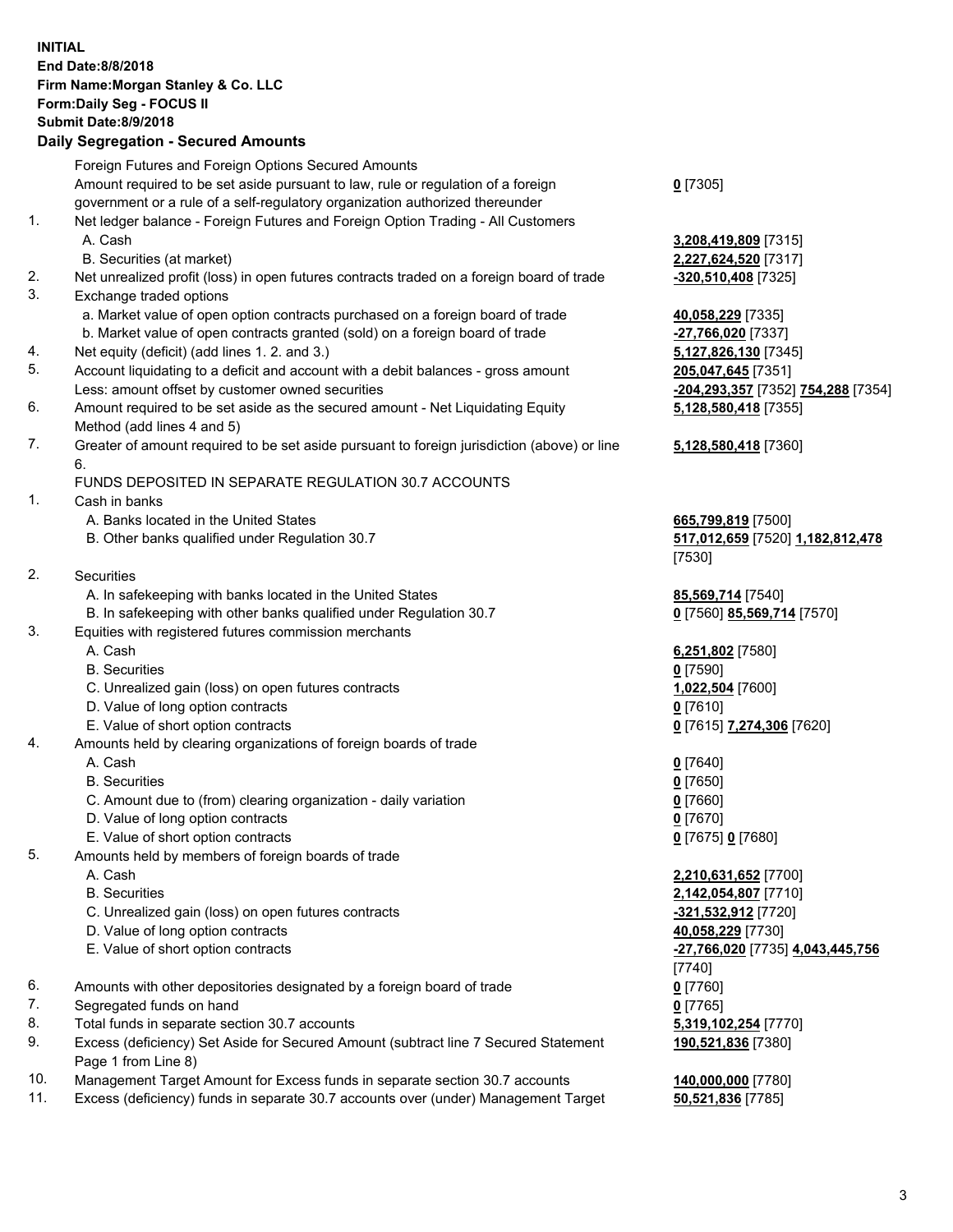|     | <b>INITIAL</b><br>End Date: 8/8/2018<br>Firm Name: Morgan Stanley & Co. LLC<br>Form: Daily Seg - FOCUS II<br><b>Submit Date:8/9/2018</b><br>Daily Segregation - Segregation Statement |                                    |
|-----|---------------------------------------------------------------------------------------------------------------------------------------------------------------------------------------|------------------------------------|
|     | SEGREGATION REQUIREMENTS(Section 4d(2) of the CEAct)                                                                                                                                  |                                    |
| 1.  | Net ledger balance                                                                                                                                                                    |                                    |
|     | A. Cash                                                                                                                                                                               | 10,499,855,156 [7010]              |
|     | B. Securities (at market)                                                                                                                                                             | 5,984,040,297 [7020]               |
| 2.  | Net unrealized profit (loss) in open futures contracts traded on a contract market                                                                                                    | 224,553,632 [7030]                 |
| 3.  | Exchange traded options                                                                                                                                                               |                                    |
|     | A. Add market value of open option contracts purchased on a contract market                                                                                                           | 406,106,843 [7032]                 |
|     | B. Deduct market value of open option contracts granted (sold) on a contract market                                                                                                   | 479,107,621 [7033]                 |
| 4.  | Net equity (deficit) (add lines 1, 2 and 3)                                                                                                                                           | 16,635,448,307 [7040]              |
| 5.  | Accounts liquidating to a deficit and accounts with                                                                                                                                   |                                    |
|     | debit balances - gross amount                                                                                                                                                         | 311,970,779 [7045]                 |
|     | Less: amount offset by customer securities                                                                                                                                            | -311,553,626 [7047] 417,153 [7050] |
| 6.  | Amount required to be segregated (add lines 4 and 5)                                                                                                                                  | 16,635,865,460 [7060]              |
|     | FUNDS IN SEGREGATED ACCOUNTS                                                                                                                                                          |                                    |
| 7.  | Deposited in segregated funds bank accounts                                                                                                                                           |                                    |
|     | A. Cash                                                                                                                                                                               | 4,782,171,244 [7070]               |
|     | B. Securities representing investments of customers' funds (at market)                                                                                                                | $0$ [7080]                         |
|     | C. Securities held for particular customers or option customers in lieu of cash (at                                                                                                   | 404,083,185 [7090]                 |
|     | market)                                                                                                                                                                               |                                    |
| 8.  | Margins on deposit with derivatives clearing organizations of contract markets                                                                                                        |                                    |
|     | A. Cash                                                                                                                                                                               | 6,224,919,329 [7100]               |
|     | B. Securities representing investments of customers' funds (at market)                                                                                                                | $0$ [7110]                         |
|     | C. Securities held for particular customers or option customers in lieu of cash (at<br>market)                                                                                        | 5,579,957,112 [7120]               |
| 9.  | Net settlement from (to) derivatives clearing organizations of contract markets                                                                                                       | 41,326,653 [7130]                  |
| 10. | Exchange traded options                                                                                                                                                               |                                    |
|     | A. Value of open long option contracts                                                                                                                                                | 406,106,843 [7132]                 |
|     | B. Value of open short option contracts                                                                                                                                               | 479,107,621 [7133]                 |
| 11. | Net equities with other FCMs                                                                                                                                                          |                                    |
|     | A. Net liquidating equity                                                                                                                                                             | 14,571,341 [7140]                  |
|     | B. Securities representing investments of customers' funds (at market)                                                                                                                | 0 [7160]                           |
|     | C. Securities held for particular customers or option customers in lieu of cash (at                                                                                                   | $0$ [7170]                         |
|     | market)                                                                                                                                                                               |                                    |
| 12. | Segregated funds on hand                                                                                                                                                              | $0$ [7150]                         |
| 13. | Total amount in segregation (add lines 7 through 12)                                                                                                                                  | 16,974,028,086 [7180]              |
| 14. | Excess (deficiency) funds in segregation (subtract line 6 from line 13)                                                                                                               | 338,162,626 [7190]                 |
| 15. | Management Target Amount for Excess funds in segregation                                                                                                                              | 280,000,000 [7194]                 |
| 16. | Excess (deficiency) funds in segregation over (under) Management Target Amount                                                                                                        | 58,162,626 [7198]                  |

16. Excess (deficiency) funds in segregation over (under) Management Target Amount Excess